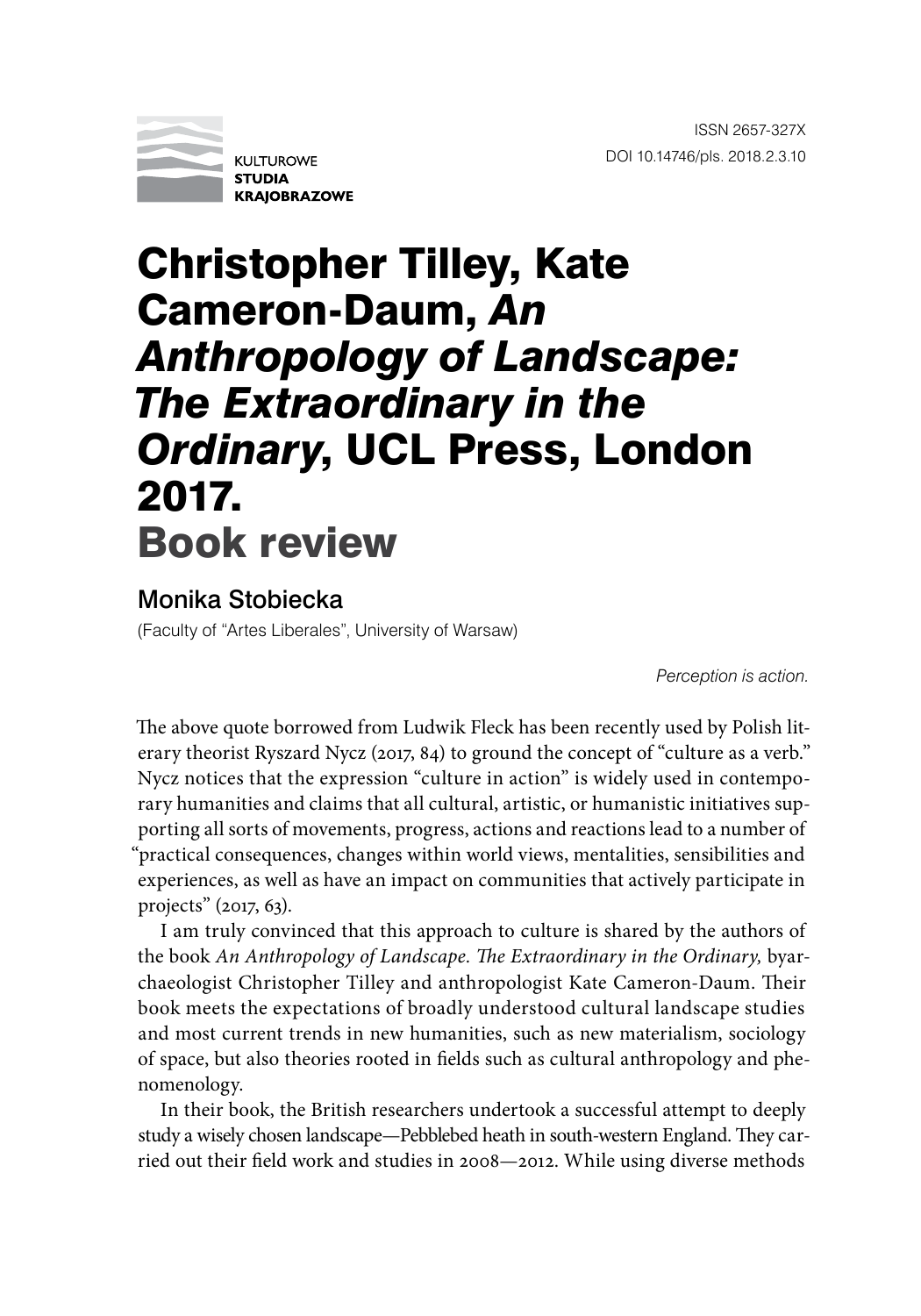(e.g., auto-ethnography, participant observation, surveys, archaeological excavations), they highlighted the peculiarity of the studied landscape in a number ofways. Their exhaustive case study is holistic and far from theoretical speculation on material and sensorial, human and non-human engagement with landscape.

East Devon Pebblebed is a complex landscape being a nexus of numerous interests. The land is protected as an Area of Outstanding Natural Beauty, inhabited by different species of plants and animals. It is also a historical and archaeological site with remains of a fortress dating back to the Iron Age. At the same time, the area, protected by several governmental and non-governmental institutions, serves as a Royal Marine proving groundsand in part as a natural resource where the Black Hill quarry operates. As a result, various stakeholders with divergent interests turn the Pebblebed landscape into a palimpsest and a site of inflamed conflicts.

Tilley and Cameron-Daum assume that this particular place must be studied through the lens of materialist, embodied, contested, and emotional perspectives. The materialist perspective is supposed to be a step towards new materialism, explained by authors as "a return to the real" that stands as "a way to reinvigorate and redirect the study of landscape" (2017, 5). By applying such an approach, they wish to move from cultural representations to the tangible and vivid material reality of the world. They intend to emphasize that physical experience is constitutive for landscape theories. Thus, the main research tool for Tilley and Cameron-Daum is the body itself—this methodology underlines the performative character of being-in-the-landscape (cf. Paterson 2009). The corporeal aspect also forms the core idea of the second perspective that they suggest, which is connected to embodiment. The idea to analyze the embodied experience of landscape is based on Tilley's previous studies presented in his *Materiality of Stone*: *Explorations in Landscape Phenomenology* (2004) which was based on the phenomenological theory offered by Maurice Merleau-Ponty. As in previous studies, in *An Anthropology of Landscape* Tilley and Cameron-Daum carefully apply the phenomenological method, allowing them to cross the binary opposition of body and mind and to consider the body-in-the-landscape as an object as well as a subject of study (2017, 6). Their third perspective is based on the observation that a landscape is a site of contestation. According to the authors, "[landscapes] are valued precisely because they are valuable, part of people's lives. They reflect the complexity of their lives. They are historically contingent and their mutability stems from the various ways in which people understand them and engage with the material world" (2017, 10). A contested landscape is thus messy, tensioned, and always in-progress. The last perspective they offer, an emotional one, is based on the assumption that a landscape is a site of emotions and feelings that stem from the "human capacity to experience landscapes as meaningful and a wish to prevent their destruction"  $(2017, 10)$ .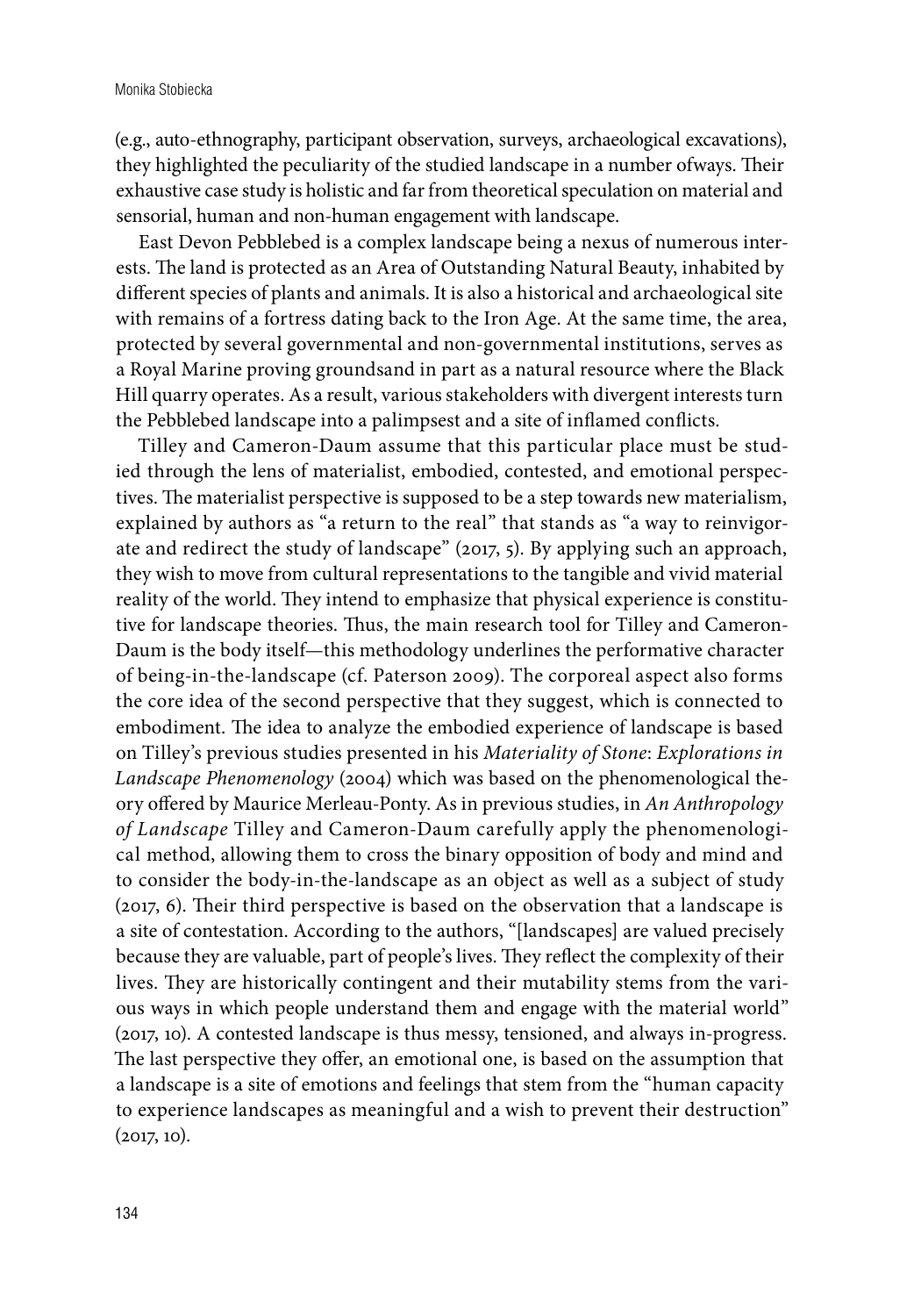In their research, Tilley and Cameron-Daum focus on problems grounded in the aspects of human presence in the landscape referred to by the abovementioned approaches. Firstly, they conduct research on the biographies of people residing in Pebblebed, wanting to determine how the landscape affects their lives. Secondly, by asking people questions about the landscape as a place, they want to determine the significance of places for people's consciousness, events, histories, and connections. Thirdly, Tilley and Cameron-Daum analyze the landscape as a space of various movements—they trace the paths taken by various groups of interest, seeking answers to the question of how people experience the landscape and how they feel about it. Fourthly, they also consider mediation understood as an indirect way of experiencing the landscape—for example, by riding a bike, fishing, or in the company of one's beloved pet. Fifthly, they are interested in agency, aesthetics, and well-being—more precisely, they want to find out how a materially experienced landscape sensually affects people. Sixthly, Tilley and Cameron-Daum want to determine what the landscape policy looked like in this particular case—that is, what sort of conflicts took place in Pebblebed and whether they led to its reevaluation. Finally, following in the footsteps of Philipp Descola, they look into the relationship between nature and culture as well asthe meaning of these categories in the local context.

In order to conduct their research, the authors selected several social groups engaged in the Pebblebed landscape: land managers working for nature and heritage conservation institutions, soldiers training on the heathland, volunteers from ecological organizations, quarry workers, cyclists, horse riders, walkers, dog owners, tourists, artists, anglers, and enthusiasts of aircraft modelling. Each group was scrupulously examined, and the results of the survey served to give answers to the research questions outlined above. What is more, the representatives of the selected communities involved in the Pebblebed experience were asked to draw up personal maps of the area marking places of special, emotional, or other unique value for them.

I shall focus now on two exceptional merits of the book, and I will attempt to relate them to selected theoretical publications coming from the field of landscape studies and spatial turn. In my opinion, aparticularly noteworthy aspect of Tilley's and Cameron-Daum's book is the methodology, including the selection of the groups of interests, the manner of argumentation, and the idea of using subjective representations of the Pebblebed topography offered by the examined individuals. However, it is also possible to point out a few shortcomings which strike me as an archaeologist and an art historian.

While describing stakeholders closely related to Pebblebed, Tilley and Cameron-Daum show that the perception of the landscape is shaped by people's physical and emotional engagement in it resulting from the tasks they want or are supposed to carry out there. For example, in the analysis of the employees of the heathland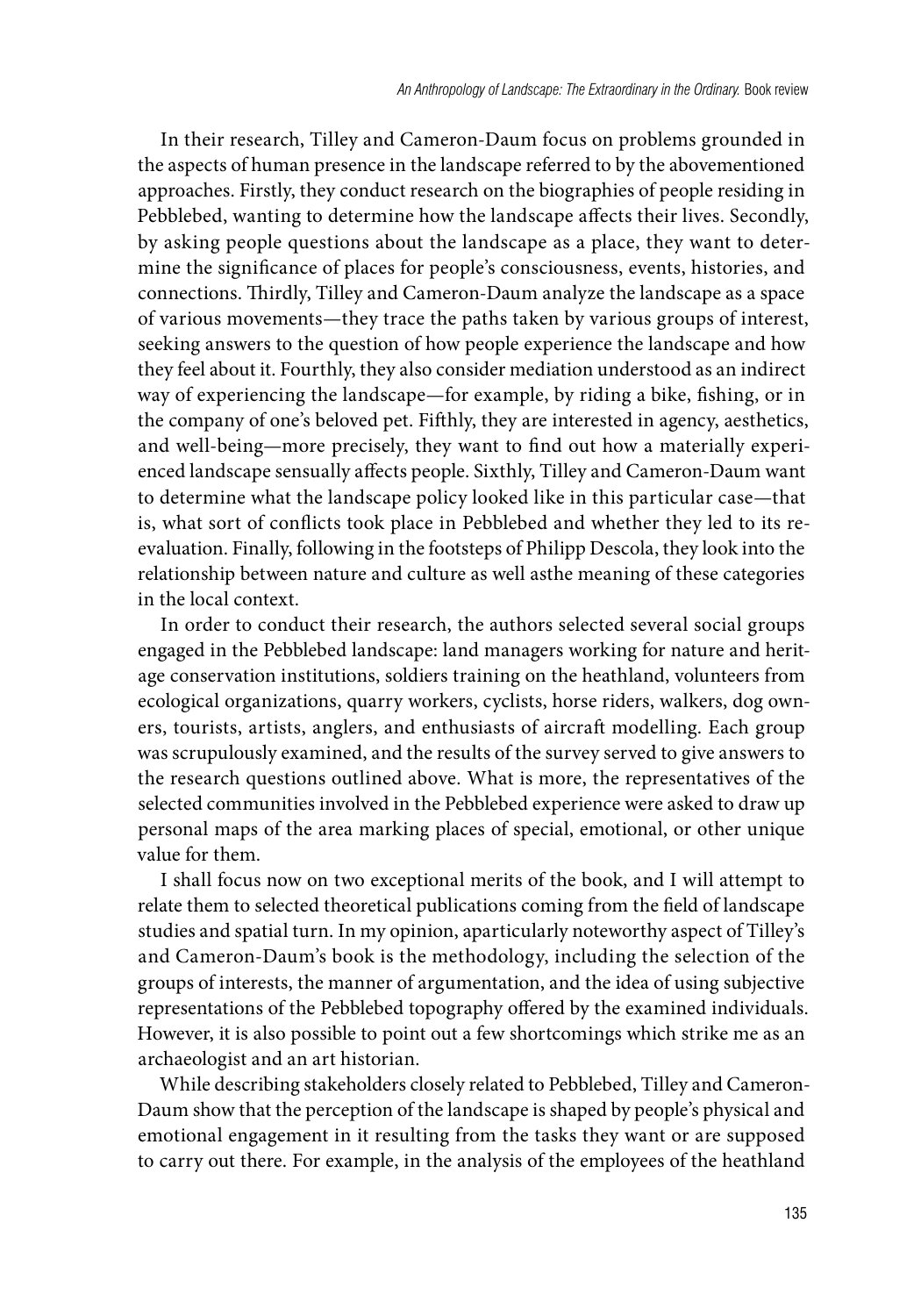management institutions, Tilley and Cameron-Daum bring out a very significant problem related to heritage management. They outline the inconsistencies in thinking about natural and cultural heritage,<sup>1</sup> proving that even modern models of landscape management,<sup>2</sup> in which nature and culture are entangled, are in fact far from comprehensive and synergic solutions.3 The discussed points, such as debates on the conservation of heaths (through chemical substances, mowing, firing, or grazing), indicate that the institutions responsible for landscape protection set priorities by selecting elements of landscapes that they deem to be worthy of protection. At the same time, their policy shows that landscape is understood by the administration as something that is a multi-layered structure which nature and culture constantly permeate. This may be taken to illustrate most clearly the problems that environmental aesthetics is struggling with when asking whether we perceive the landscape as a whole or as a set of elements that we somehow recognize.4 Thanks to the study undertaken by Tilley and Cameron-Daum, the reader has a chance to understand and observe a practical approach to the abovementioned problems, and is not left with theoretical speculations bereft of the tangible and vibrant materiality of thelandscape. This aspect is—beyond any doubt—one of the greatest assets of the book andcertainly offers many fresh thoughts and inspirations for anthropologists studying landscapes.

Tilley and Cameron-Daum analyzethe landscape as a "taskscape" (Ingold 2000), while focusing on the second group of stakeholders—that is, the soldiers using Pebblebed as a proving grounds. In this case, the authors highlight the problem of the bodily experience of the landscapeby applying Merleau-Ponty's theories to soldiers' struggles in the landscape. The comparison with the preceding and the following chapters dealing with the landscape perceived by volunteers from ecological organizations is extremely interesting. While the institutions focus on the beauty and value of particular elements of the landscape through their members and volunteers take care of selected species of plants and animals, scrupulously studying protected sites, soldiers treat the heaths as a place to test their bodies or as a hated area of everyday, exhausting exercises. The comparison of these three groups of interest illustrates three different ways of perceiving the same landscape—institutions learn about it within a set of norms and rules, volunteers are guided by scientific cognition, and soldiers are taught it bodily. However, this does not diminish the last group'sknowledge of the site. As Tilley and Cameron-Daum prove, a recruit must carefully observe the area together with its vegetation, plants, sky, and animals. For a soldier, a landscape where volunteers happily count butterflies,

<sup>1</sup> Landscape as a site of conflict may be an interesting field of study; in the context of Polish landscape studies, cf. (Kowalewska, forthcoming).

<sup>2</sup> See Wijesuriya, Thompson, and Young (2013).

<sup>3</sup> On synergy while planning strategies for cultural heritage protection, see Trzciński (2013).

<sup>4</sup> See Berleant (1997).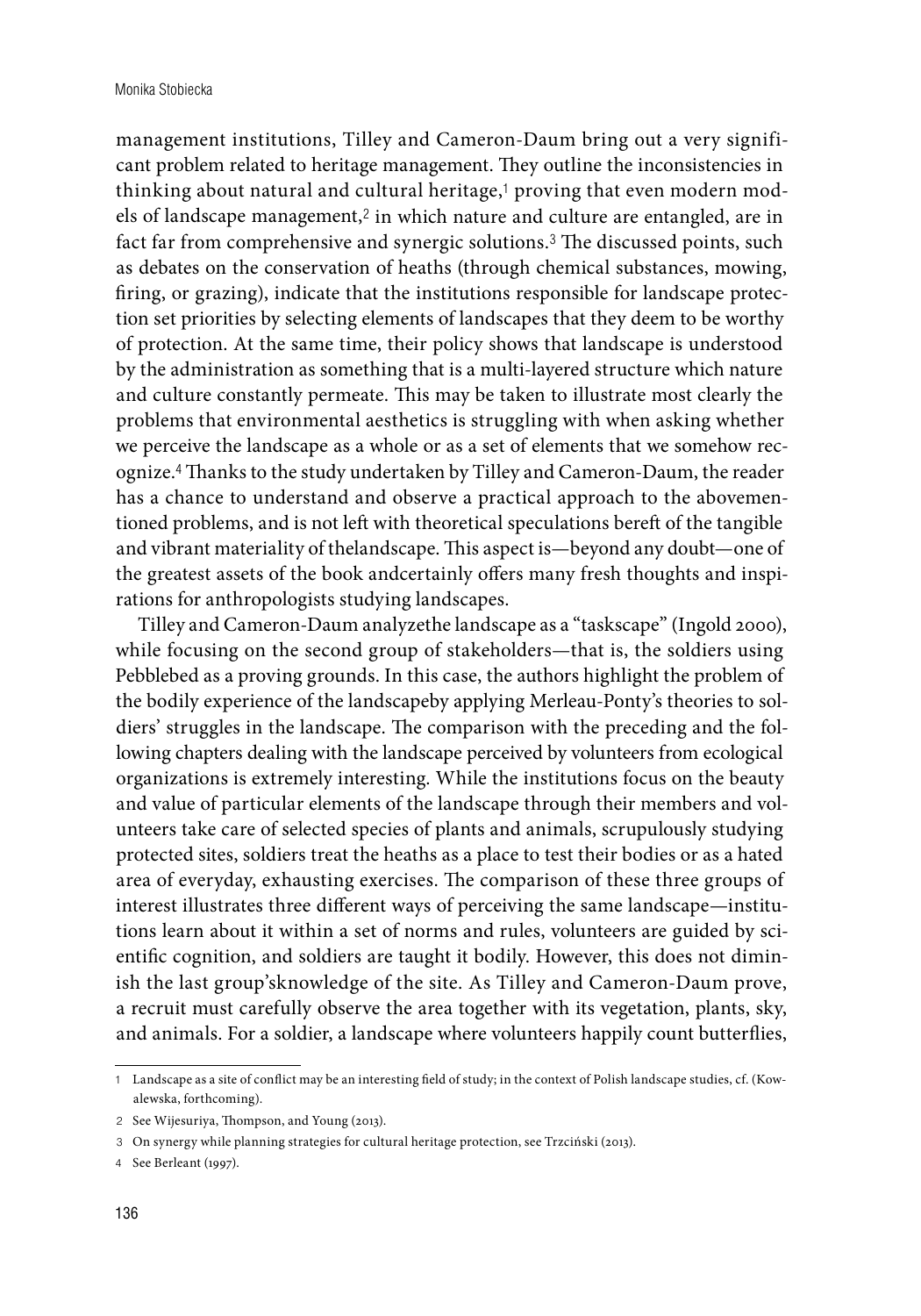becomes "a tough and unforgiving landscape in which to train, providing a unique combination of topographical obstacles and vegetational characteristics that make the going arduous, as does its geology" (2017, 105). The researchers, however, do not limit themselves to identifying differences in landscape perception, since they also want to prove how a landscape experience transforms people. Hence, they describe in detail the route that a recruit must take every day—running, swimming, diving, and crawling. Referring to Merleau-Ponty's remarks, they write that the soldier's body "must become a kind of machine in which ordinary sensory experience becomes dehumanized, and the experience of landscape becomes disembodied" (2017, 115). This paradox surrounding soldiers' bodily experience—becoming disembodied (they are supposed to cease feeling discomfort or pain)—is also associated with the equipment that the recruit wields during their tour, since the main rule obeyed by soldiers is not to hindertheir weapons. As a result, during the stay at the heath the weapon and the hardened body turn a recruit into a machine similar to the one described by Alfred Gell (1995).

Completely different bodily tensions were observed by the researchers in the case of one of the groups that go to the heaths for recreational reasons—namely, horse riders. The special kind of perception of the place that Tilley and Cameron-Daum analyze with the help of Martin Heidegger's category of "being-in-the-world" takes place within the relationship between people and horses. Here, the human bodily experience is connected to the animal experience andare bound together by their mutual concern for each other. Once again, the authors of the book successfully transpose theoretical speculations to a more practical level. While talking with women who regularly ride horses in Pebblebed, they arrive at the conclusion that the landscape seen from the perspective of human-animal relations can have a therapeutic effect. It is noteworthy that this kind of "mobile being-in-the-world" and the shared experience involved in it create emotions unknown tolonely walkers or volunteers.

Both soldiers and horse riders perceive the landscape as unstable and dynamic. Its transformation depends on the movements made by humans and non-humans—a fallen tree is an obstacle for a running soldier, and thick brush forces a rider to change her route. Meanwhile, as Tilley and Cameron-Daum prove, anactive and bodily experience of the landscape is not the only one people may have on the heaths. One of the last groups of interest described by the authors are the airplane modellingamateurs, for whom the landscape is, instead, a permanent and static place. It is perceived solely as terrain where only the flying plane model is in motion. They do not pay attention to changes in vegetation, animals, or archaeological remains since they are focused only on the weather conditions on which theirairplane models depend. As Tilley and Cameron-Daum write, aviation amateurs perceive their landscape as "fixed and almost unchanging, physically, in presence and in memory" (2017, 285).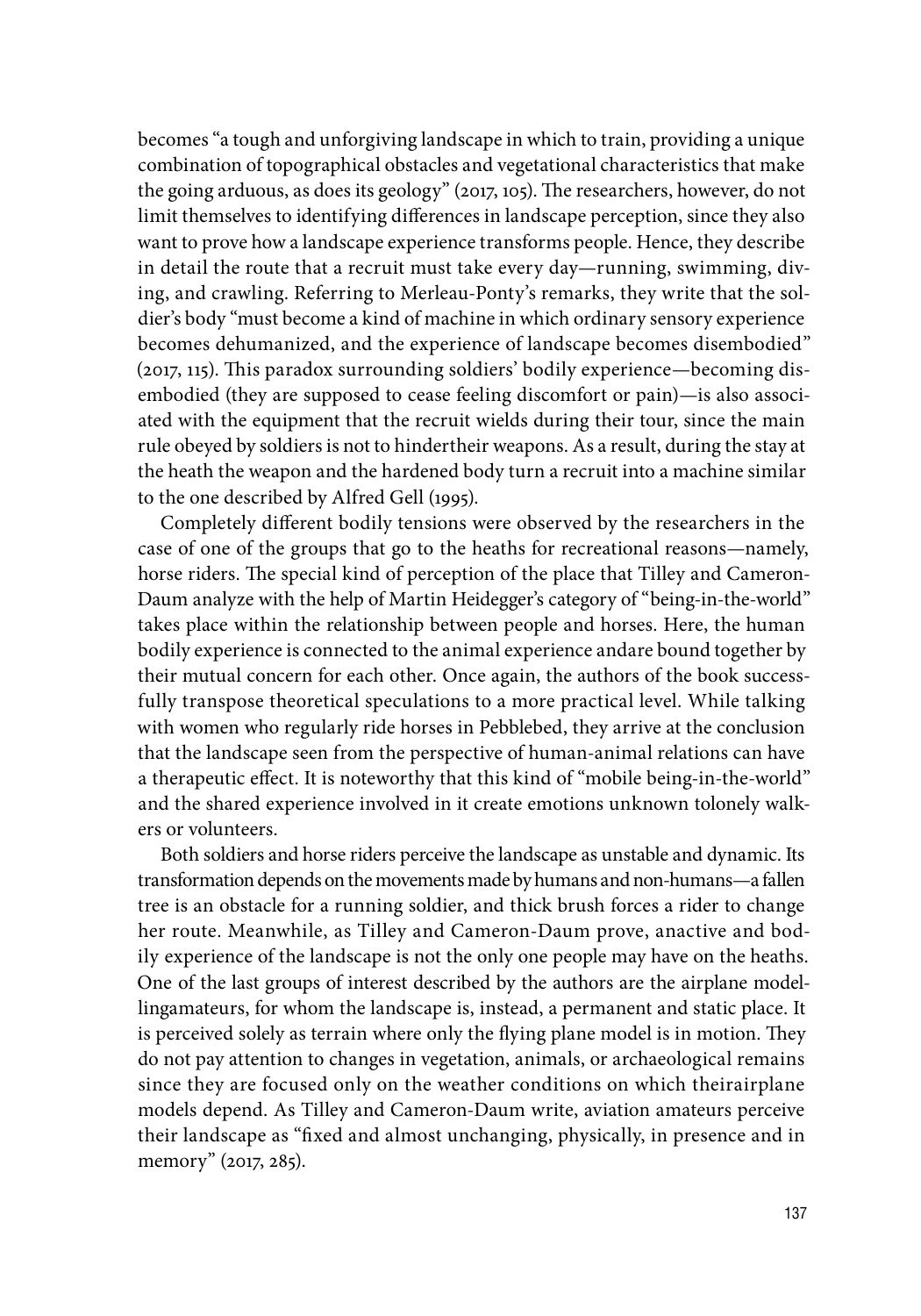A striking difference between the way the abovementioned groups (including anglers who also decide to stay in one known and unchanging place) perceive their landscapes may also be noticed in the maps prepared by them. Maps are another extremely important asset of Tilley's and Cameron-Daum's publication. As a part of their research project, they asked the representatives of the groups of interest to sketch their own, personalized Pebblebed maps. A quick look at a dozen or more maps clearly proves the adequacy of the theses set at the beginning. Each map is different, and it is often difficult to find any common points that appear on more than one map. Many of the prepared sketches have notes, some of which are very emotional, and the specific landmarks highlighted on them bear names related to the subjective experience of their authors' experience of "being in the landscape." The idea of "mapping" a landscape experience bears many similarities with the project of sensuous geographies proposed by Paul Rodaway (1994, 5) who defines geography "as earth (*geo*-) drawing (-*graphe*), that is, a description of the earth and human experience of it, considering issues of orientation, spatial relationship and the character of places. 'Sensuous geography' therefore refers to a study of the geographical understanding which arises out of the stimulation of, or apprehension by, the senses." Tilley's and Cameron-Daum's achievement consists in offering a material illustration of a theory that functioned mainly *in abstracto*. The maps prepared by the participants in the project are effectively descriptions of the landscape and the subjectivehuman experiences described by Rodaway.

Despite all its merits—which are far more numerous than just those mentioned above—the reviewed book has a few shortcomings. The first issue that I would like to focus on is the unresolved problem of the "landscape economy." The authors pay attention to, among others, an intriguing group of stakeholders, namely the employees of a quarry occupying the outskirts of the heathland. They point out that its presence was treated with reluctance by the local inhabitants and Pebblebed goers, who even sought to get rid of it, motivating their attitude with the fact that the quarry was a lousy addition to the landscape and that large trucks carrying stones posed a threat to the local residents. As an aside, it may be noted that it ultimatelyturned out that the quarry had in fact had a positive effect for the heathland as it helped soil remediation. The conflict may be seen as an example of a clash between global interests and local ones. As one of the quarry workers commented, "as soon as the extraction begins, nobody likes it, nobody wants to have a quarry under the door. Everyone wants to live in brick houses, ride on well-paved roads, but nobody wants to see a quarry" (Tilley and Cameron-Daum 2017, 156). Despite being mentioned in the book, the universal problem of perceiving the landscape as a resource has been somewhat neglected. The researchers cut off the discussion, indicating that it is a "meeting between industry, local government and environmentalists," whereas it involves a lot of very important issues oscillating around economics, aesthetics, commercialization, industrialization, and landscape resources (Berleant 1997,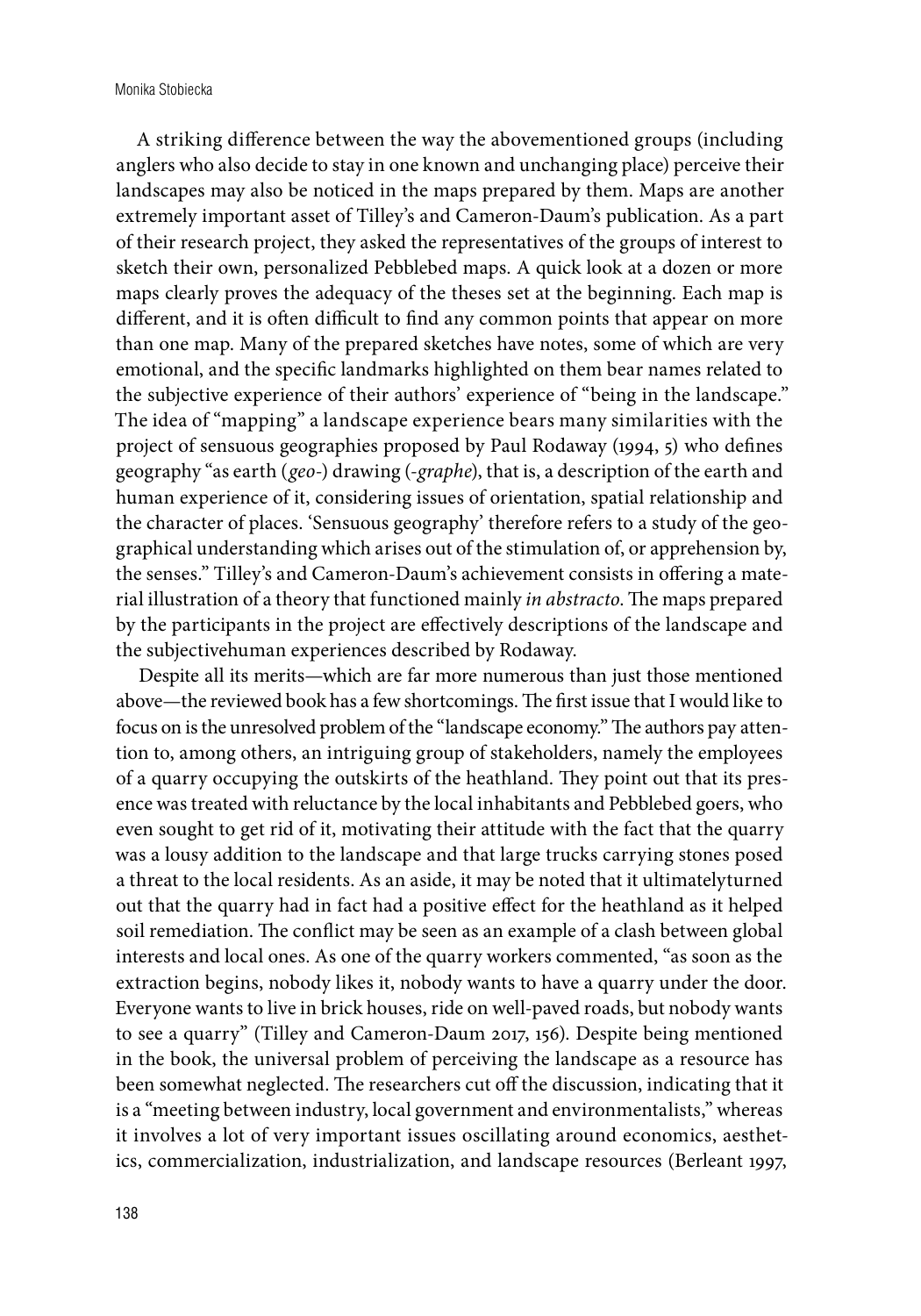$9 - 24$ ). Perhaps this issue, which may be associated with the Heideggerian concept of "Ge-stell," has been intentionally avoided due to the multitude of problems it generates. It is hard to believe that Tilley, who repeatedly referred to the German philosopher in his other publications, did not see this interpretative potential.

A similar problem is posed by the analyses of conflicts offered by the authors, who only signal them but do not try to indicate potential solutions. A trivial problem—dog excrement in the heaths—is quite symptomatic in this respect. Almost everyone who visits Pebblebed complains about this animal generated pollution. Soldiers describe with disgust how they crawl over dog feces during exercises; environmentalists contend that they have a terrible effect on the heathland soil; strollers—especially retirees—go even further in their criticisms, adding dramatic stories about dogs let off their leash. In fact, the disapproving attitude towards dog owners turns out to be one of the few issues that unites all the groups. Tilley and Cameron-Daum, however, downplay the behavior of dog owners and do not explain why they ignore the rules set for heathlands and what it says about their landscape experience.

According to the authors, these and other conflicts result directly from people's ignorance about the landscape they are in. They illustrate this lack of knowledge with the results of a survey conducted in Pebblebed. Visitors at Pebblebed are not able to indicate the nature of the landscape (natural or anthropogenic), do not know the history of the place (although many respondents are aware of the presence of archaeological remains), do not know what species of plants and animals are under special protection, etc. It is therefore rather difficult to blame dog owners for not removing their pets' waste, since the institutions responsible for the heathlands do not explain to them why the excrement is not only inconvenient for other people but also very harmful to the ecosystem. Ignorance and insufficient involvement in spreading awareness of the character of the place proves, in fact, that the landscape belongs to nobody (Tilley and Cameron-Daum 2017, 1), and hence no one really wants to assume responsibility for it. At the same time, however, after reading the worrying results of the survey, one can ask provocative questions—what exactly makes people go to Pebblebed? To what extent do people's answers reflect their real motivations? Unfortunately, the researchers leave these questions partially unresolved. In some cases, they point out very specific reasons why people visit Pebblebed—for example, they mention the therapeutic values of the landscape motivating women that go to Pebblebed for a horse ride. They also point out the comaintenance of the landscape by cyclists, for whom it becomes a place of embodied social practices.

What is also surprising in this comprehensive study, especially considering Tilley's academic background, is the lack of interest in archaeological and historical sitesand only very short mentions of archaeological research conducted there. If one thinks about the holistic perspective presented by Tilley and Cameron-Daum, then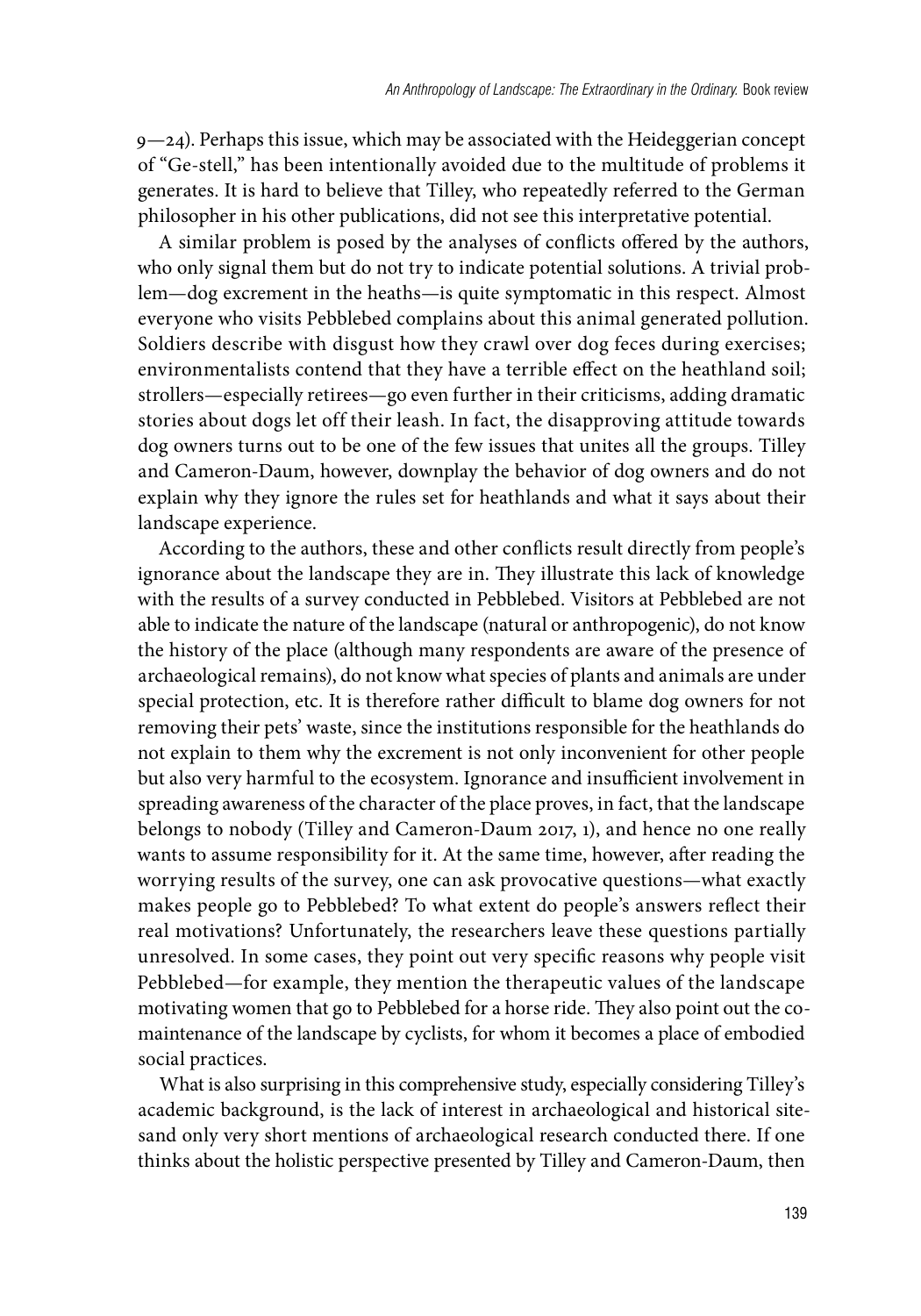the marginalization of the perception of the archaeological landscape and, in a wider perspective, the issue of its future management is quite astonishing. In Pebblebed, Tilley, who in the 90s was known as a fierce critic of institutions popularizing archeology (Tilley and Shanks 1992), had a great opportunity to propose a model that would incorporate the archaeological heritage into a material landscape experienced by public visitors. This lacuna is likely to be strongly felt by, above all, archaeologists for whom the publication may seem distant from Tilley's previous research. Additionally, the value of archaeological and historical remains is completely pushed aside in the reflection on the landscape experience. Such an approach also surprises with regard to the declared concentration on the material aspect of the landscape, which in Tilley'sother publications (e.g., Tilley 2004) was co-constituted by material remains from the past.

In *An Anthropology of Landscape: The Extraordinary in the Ordinary* Christopher Tilley and Kate Cameron-Daum decide to undertake holistic studies of the Pebblebed landscape, moving theoretical inquiries to a practical level. In reality, they illustrate what Tim Ingold (2011, 47) wrote about defining the landscape as a palimpsest—that is, as a form that arises from the crystallization of situated experiences. They do not focus on issues that have already been discussed by numerous authors—definitions, aesthetics, memory, or history—but they bring out the active, causative, material aspects of the landscape in motion, animated by the human and nonhuman beings that participate in it. Thus, they follow the strategy of researching the cultural landscape proposed by Nycz (2017, 89) that "consists … in transforming the relationship between the subject and the world (its landscape aspect) from an observational one to a participatory one; from static to dynamic (interactive); in general, from a relationship based on the opposition of 'ready-made' individuals external to each other to an internal differentiation of the mutually interacting elements of the cultural landscape to which the acting subject belongs." According to Nycz, this transition requires "support …offered by theories of perception and action that are based on this holistic-relational approach" (2017, 90).

In spite of the abovementioned noticeable but minor lacunas, Tilley's and Cameron-Daum's multi-level and in-depth analyses allowone to conceptualize better one's relationships with places, spaces, and landscapes where one does not function as an egocentric user, but as an actor (among many others) who co-creates them and co-lives with them. I am convinced that their holistic studies can significantly contribute to an increase in people's sensitivity towards landscapes, help develop shared responsibility for the experienced landscape, and inaugurate a new, interdisciplinary path in landscape studies.